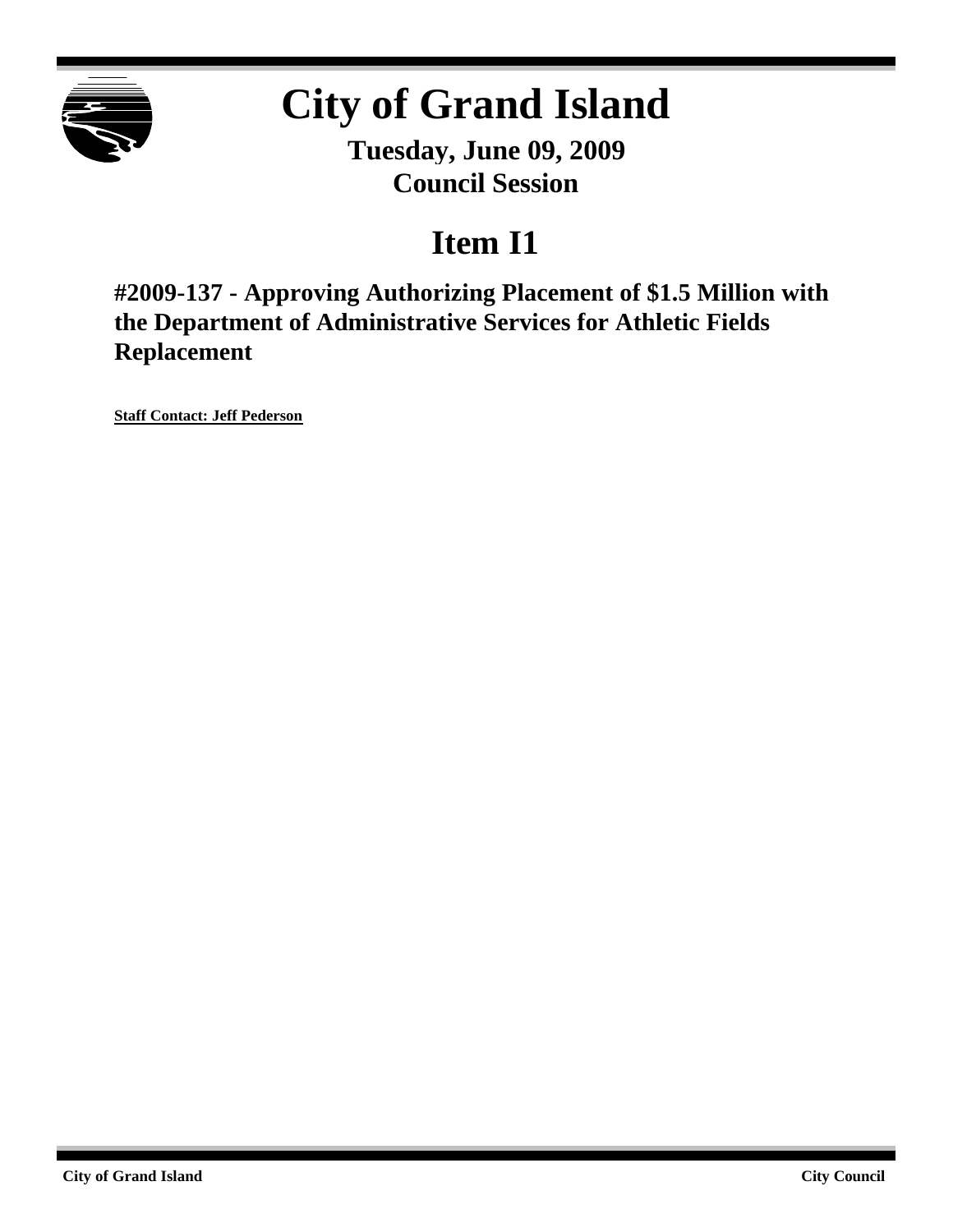### **Council Agenda Memo**

| From:           | Jeff Pederson, City Administrator                                                                                           |  |
|-----------------|-----------------------------------------------------------------------------------------------------------------------------|--|
| <b>Meeting:</b> | June 9, 2009                                                                                                                |  |
| Subject:        | Authorizing Placement of \$1.5 Million with the<br>Department of Administrative Services for Athletic<br>Fields Replacement |  |
| Item $#$ 's:    | $I-1$                                                                                                                       |  |
| $Presenter(s):$ | Jeff Pederson, City Administrator                                                                                           |  |

#### **Background**

The City Council Study Session conducted on May 19, 2009 focused on the prospect of the City committing to a project to replace athletic field facilities that will be displaced from Fonner Park as a result of the relocation of the Nebraska State Fair to Grand Island. A Master Plan for the 78 acres that the City recently acquired through long-term lease was reviewed, that included the possibility for additional facilities being constructed at that site, including those necessary to replace current softball and soccer facilities that are currently located near Webb Road on land that will be converted to cemetery use sometime in the next decade. A Study Session is planned for June 16, during which there will be further analysis and discussion on options for project scope, financing, and timeline for construction.

LB 224 has been passed and signed into law. It contains a provision whereby up to \$1.5 million spent on capital facilities (athletic fields) replacement is an allowable part of the budget for State Fair facilities construction. The State Fair Board has gone on record in support of the use of that amount of money for this purpose. Locally generated money that is spent on the prospective athletic fields replacement project would count towards the \$8.5million requirement for Grand Island to host the State Fair.

### **Discussion**

LB 224 requires that the decision to allocate funds from the required city State Fair match to the replacement of athletic fields be certified to the Department of Administrative Services by July 1, 2009, in the form of cash or a legally binding commitment. The City Attorney has opined that there is not a means available for the City to make a legally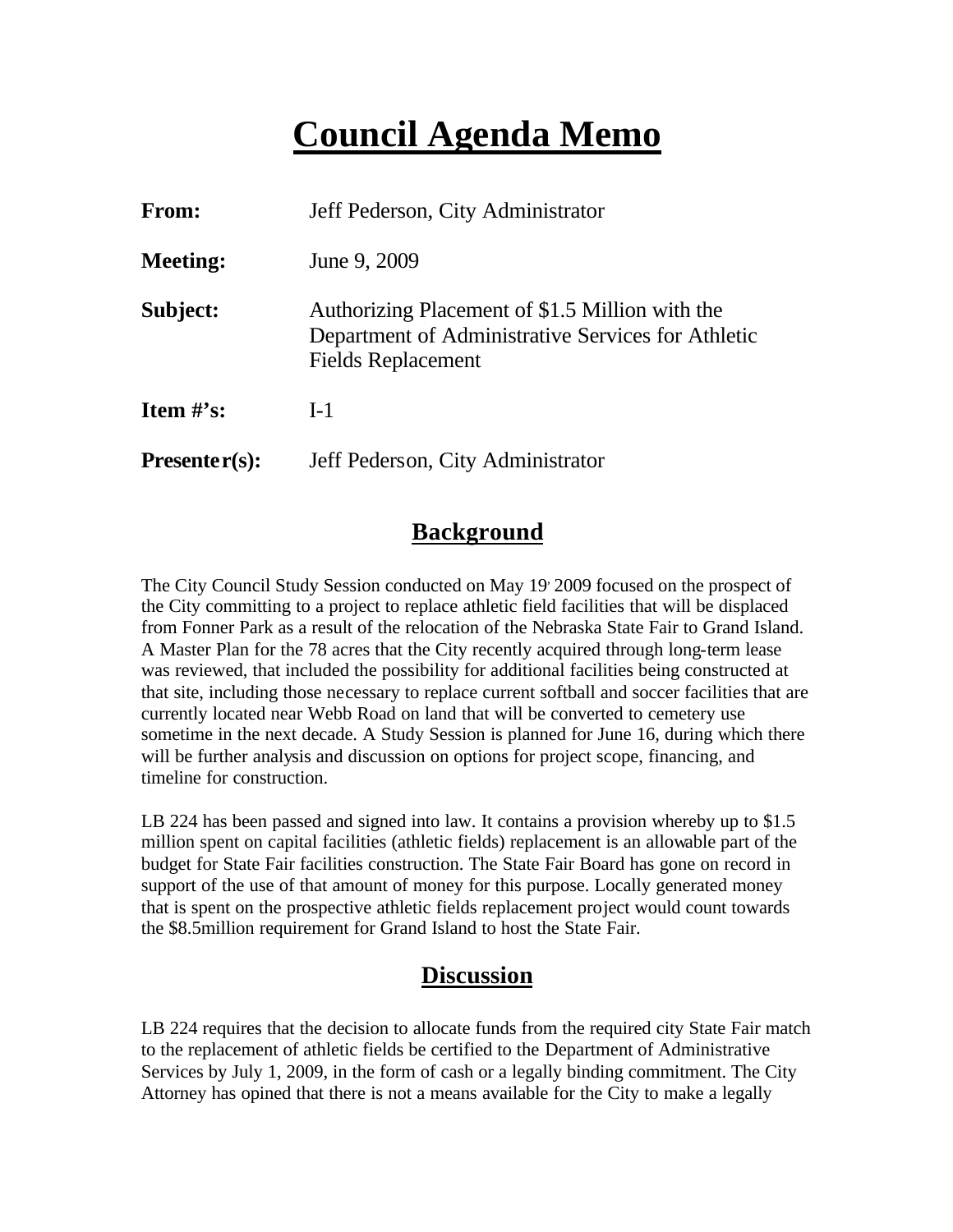binding commitment, and therefore the means for the City to exercise the option under LB 224 must be cash.

Attached is a Resolution that authorizes the placement of \$1.5million in City funds with the Department of Administrative Services in order that the City exercise the option to proceed with the funding and the placement of replacement athletic fields. This action will not preclude the City from constructing a larger project should that decision be made following the Council Study Session, or at any later time.

This project would become part of the City's Capital Improvement Plan, and a source of funding would need to be identified to replenish the cash that is obligated by this Resolution. An Ordinance to amend the prepared food occupation tax to permit tax proceeds to be used for an athletic fields project at the Veterans Home site is scheduled for the June 23 City Council meeting. It is anticipated that the City Council will make a determination on the amount of funding for the project following the Study Session on June 16.

### **Alternatives**

It appears that the Council has the following alternatives concerning the issue at hand. The Council may:

- 1. Move to approve
- 2. Refer the issue to a Committee
- 3. Postpone the issue to future date
- 4. Take no action on the issue

#### **Recommendation**

City Administration recommends that the Council approve authorizing placement of \$1.5 Million with the Department of Administrative Services for Athletic Fields Replacement.

### **Sample Motion**

Move to approve Resolution #2009-137.